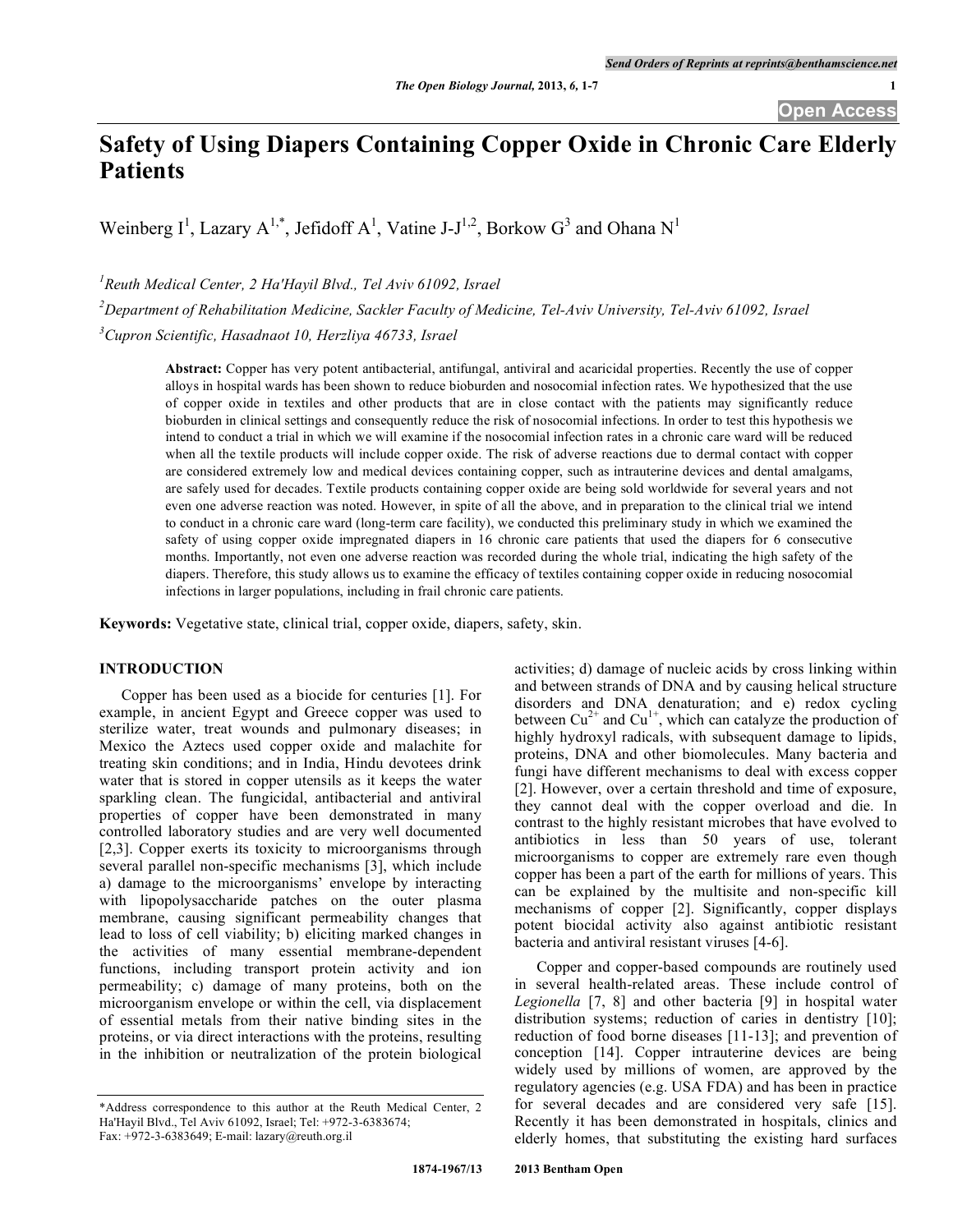with copper based surfaces, reduces the bioburden and the transmission of health-associated (nosocomial) pathogens [16]. The U.S. Environmental Protection Agency (EPA) in March 2008 approved the registration of copper alloys as materials with antimicrobial properties, making copper as the only metal that can be used in hospitals in order to reduce bioburden and for which public health claims can be made.

A durable platform technology has been developed that embeds copper oxide particles into polymeric materials [4, 5]. The introduction of copper oxide particles into polymeric materials endows them with potent broad-spectrum antimicrobial (anti-bacterial, anti-viral, anti-fungal) [4-6], antimite properties [4, 17], and in some applications has a direct effect on physiological processes, such as enhanced wound healing [18]. Since copper oxide is a non-soluble form of copper, the copper oxide particles do not wash out during laundry and the textile products remain active for the life of the products [4, 5].

Animal studies required by the regulatory agencies and conducted according to the International Standard ISO 10993 demonstrated that the copper oxide containing textile products do not cause skin irritation or skin sensitization or any other adverse reaction, including in intact or breached skin [4, 5, 19, 20]. The safety of the copper oxide consumer textile products containing copper oxide has also been demonstrated in several double blind clinical trials with over 200 healthy individuals [21-25] that used products containing copper oxide for up to 2 months without even one adverse reaction registered.

The innovative potential use of this technology in healthrelated applications include making hospital soft surfaces, like sheets, patient robes, patient pajamas, nurse clothing and diapers, from copper oxide impregnated biocidal textiles [4, 5, 19, 26]. We hypothesized that the use of copper oxide containing textiles, especially sheets, pyjamas and diapers that are in close contact with the patients may significantly reduce bioburden in clinical settings and consequently reduce the risk of nosocomial infections [26]. In order to test this hypothesis we intend to conduct a trial in which we will examine if the nosocomial infection rates in a chronic care ward will be reduced when all the textile products will include copper oxide. The safety of sheets containing copper oxide was already evaluated in a general ward with patients that slept on the sheets for a total of 300 nights and no adverse events were reported [5]. In the current study, we examined the safety of using diapers containing copper oxide in 16 elderly chronic care patients that used the diapers for a period of 6 months.

#### **EXPERIMENTAL**

A total of 16 participants participated in the 6 month Trial carried out between August 2011 until February 2012 following informed consent obtained from each patient or each patient legal guardian, and approval by the Hospital Ethics Committee. The patients belonged to 4 different wards in the Chronic Care Reuth Medical Center. Eleven patients were females and 5 patients were males. The mean age  $\pm$  SD of the patients was 67 $\pm$ 18 years. The median age was 68 years. The youngest patient was 33 and the oldest 88. All these patients were chronic patients that were

hospitalized prior to August 2010, i.e. these were well known patients for whom all clinical data was available for at least a period of one year before the commencement of the trial. Twelve patients were in a vegetative state -VS (a clinical syndrome comprising of wakefulness, unawareness, tetraplegia; patients in VS can fill pain and discomfort and show it by facial expressions) one patient was in coma and 3 patients were conscious/responsive patients. Six patients suffered from diabetes type 2, and 1 patient suffered from a pressure sore in the sacrum area at the beginning of the trial. All 16 patients had a constant feeding tube. Fourteen patients had tracheostomy (respiratory tube), 12 were receiving inhalations, all were being fed via a feeding tube, 2 had a urinary catheter, 2 received steroids at least once during the study and 6 received antibiotics at least once during the study. Each patient general and medical characteristic are detailed in Table **1**.

All patients were given the test diapers instead of the regular diapers they used. The test diapers were produced at Hugla-KC, Affula Ilit, Israel, the same manufacturer of the regular diapers used in the hospital, using standard production procedures and using the same exact materials, with the exception of the internal layer of the diaper that included copper oxide. The internal layer that comes in contact with the patient's skin in the test diapers was a nonwoven polypropylene fabric containing 3% weight/weight copper oxide particles (Fig. **1**). The test diapers were used constantly every day for a 6 months period. The test diapers were changed every 2-4 hours, with the same frequency as the regular diapers are changed in the hospital, or according to necessity. No other difference what so ever in the treatment of these patients or other patients in the Wards was made during the Trial. The end points examined were the wellbeing of the skin, skin redness, and appearance of skin rashes or any other adverse reactions in the skin in contact with the diapers and elsewhere in the body. The skin of all patients was analyzed by the appointed Trial nurse (W.I.) and a wound care specialist, the Head physician and Head nurse of the particular ward in which the particular patient was hospitalized. Initially the Trial nurse, the wound care specialist and the relevant head nurse monitored the patients' skin 4 to 5 times per week for a period of 3 months, and the Head physician once a week. Till the end of the study the appearance of any skin rashes, or any other local skin adverse reactions in the treated area or elsewhere was monitored by the above mentioned individuals once a week. A 4 scale score was used to monitor the skin redness as follows:  $1=$  no redness;  $2=$  low redness;  $3=$  medium redness; 4= high redness.

# **RESULTS AND DISCUSSION**

No skin rashes or any other adverse reactions on the skin in contact with the diaper or elsewhere were registered in all 16 studied patients during the whole 6 months trial. The skin redness initial condition for each patient stayed the same during the trial (Table **2**). No fever events above 38.5°C were recorded throughout the trial (Table **3**). No gastrointestinal infections were recorded in all 16 patients during the trial. One urinary tract infection and one upper respiratory infection were recorded during the trial. Three lower respiratory infection events were recorded, two in Patient 5. The 2 skin infections that occurred in Patient 10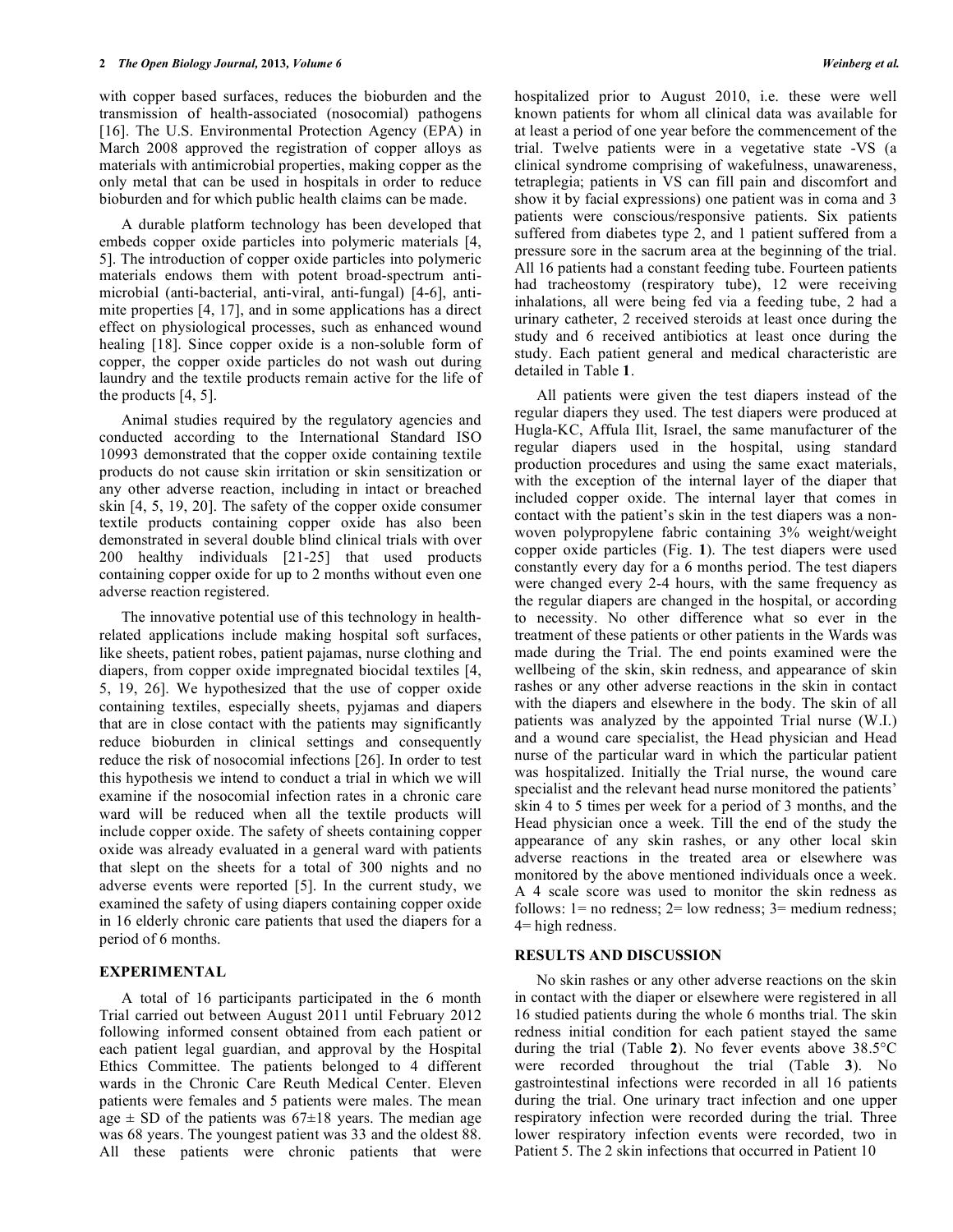# **Table 1. Specific Patient Medical Characteristics and General Treatments**

| Pt. #          | Age      | <b>Sex</b>                | <b>Diagnosis</b>                                               | <b>Background</b>                                        | <b>Isolation</b>  | <b>Mobility</b> | Inhalation | Trache<br>ostomy | Urinary<br>Catheter | Feeding<br>Tube | <b>Steroids</b><br>Given | <b>Antibiotics</b><br>Given |
|----------------|----------|---------------------------|----------------------------------------------------------------|----------------------------------------------------------|-------------------|-----------------|------------|------------------|---------------------|-----------------|--------------------------|-----------------------------|
| 1              | $\bf 88$ | $\boldsymbol{\mathrm{F}}$ | VS <sup>a</sup> ;<br>Degenerative<br>CNS <sup>b</sup> Disorder | Epilepsy                                                 | No                | Bed             | Yes        | No               | No                  | Yes             | No                       | Yes                         |
| $\overline{2}$ | 73       | M                         | $VS$ ; $ABDc$                                                  | Ischemic<br>Heart Disease                                | No                | Bed             | No         | Yes              | No                  | Yes             | No                       | N <sub>0</sub>              |
| 3              | 75       | $\boldsymbol{\mathrm{F}}$ | Respiratory<br>Failure                                         | Dementia;<br>$DM^g$                                      | Yes<br>$(CRKP^j)$ | Bed             | Yes        | Yes              | No                  | Yes             | No                       | $\rm No$                    |
| 4              | 63       | $\boldsymbol{\mathrm{F}}$ | Mechanical<br>Ventilation;<br>ALD <sup>d</sup>                 | Depression;<br>$DM$                                      | No                | Bed             | Yes        | Yes              | No                  | Yes             | Yes                      | No                          |
| 5              | 84       | $\boldsymbol{\mathrm{F}}$ | Mechanical<br>Ventilation;<br>COPD <sup>e</sup>                | $CVAh$ ;<br>Dementia;<br>${\rm DM}$                      | No                | Bed             | Yes        | Yes              | No                  | Yes             | No                       | Yes                         |
| 6              | 53       | $\rm F$                   | VS; ABD                                                        |                                                          | $\rm No$          | Bed             | Yes        | Yes              | Yes                 | Yes             | $\rm No$                 | Yes                         |
| $\tau$         | 60       | $\boldsymbol{\mathrm{F}}$ | VS; MS <sup>f</sup>                                            | Hypertension;<br>Anemia;<br>Pressure sore                | No                | Bed             | Yes        | Yes              | No                  | Yes             | No                       | No                          |
| 8              | 33       | M                         | <b>VS</b>                                                      | Road<br>Accident                                         | No                | Bed             | Yes        | Yes              | Yes                 | Yes             | No                       | Yes                         |
| 9              | 88       | M                         | VS; ABD                                                        | $DM$                                                     | Yes<br>$(MRSA^k)$ | Bed             | Yes        | Yes              | No                  | Yes             | No                       | Yes                         |
| 10             | 54       | $\rm F$                   | Muscular<br>Dystrophy                                          | Paranoid<br>Schizophrenia                                | No                | Bed             | Yes        | Yes              | No                  | Yes             | No                       | $\rm No$                    |
| 11             | 88       | $\mathbf F$               | COPD                                                           | Chronic heart<br>and renal<br>failure; DM                | $\rm No$          | Bed             | Yes        | Yes              | No                  | Yes             | No                       | $\rm No$                    |
| 12             | 75       | M                         | VS; ABD                                                        | Hypothyroidi<br>sm; Anemia                               | No                | Bed             | Yes        | Yes              | No                  | Yes             | No                       | Yes                         |
| 13             | 45       | M                         | ABD; Coma                                                      | Suicide; DM                                              | $\rm No$          | Bed             | $\rm No$   | Yes              | $\rm No$            | Yes             | $\rm No$                 | $\rm No$                    |
| 14             | 63       | $\boldsymbol{\mathrm{F}}$ | Traumatic<br>brain injury                                      | Multiple<br>trauma; V-P<br>Shunt; Spastic<br>Tetraplegia | $\rm No$          | Bed             | No         | No               | No                  | Yes             | No                       | $\rm No$                    |
| 15             | 42       | $\rm F$                   | Sub-dural<br>Hemorrhage;<br>s/p<br>Craniotomy                  | Recurrent<br>$U.T.I.$ <sup>i</sup>                       | No                | Bed             | No         | Yes              | No                  | Yes             | No                       | $\rm No$                    |
| 16             | 80       | $\rm F$                   | COPD                                                           | Hypertension;<br>Ischemic<br>Heart Disease               | Yes<br>(CRKP)     | Bed             | Yes        | Yes              | No                  | Yes             | Yes                      | No                          |

a Vegetative State

**b**Central Nervous System

c Anoxic Brain Damage

d Amyotrophic Lateral Disease

e Chronic obstructive pulmonary disease

f Multiple Sclerosis

g Diabetes Mellitus type 2

h Cerebrovascular accident

i Urinary tract infection

j Carbapenemresistant *Klebsiella pneumoniae*

k Methicillin Resistant *Staphylococcus aureus*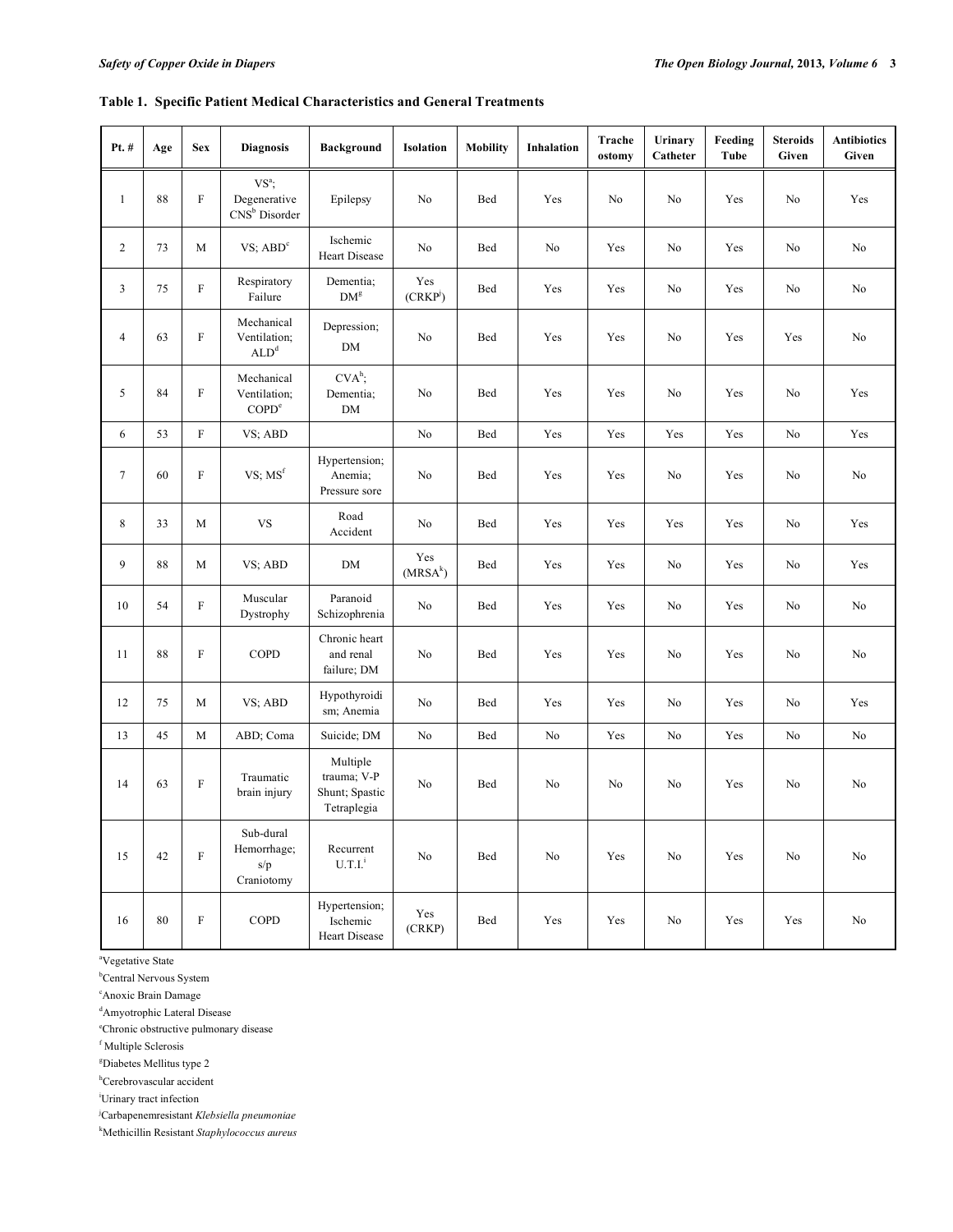

**Fig. (1).** Scanning electronic microscope image of the copper oxide containing inner layer of the diapers tested. The while dots are the copper oxide particles.

|  |  |  | Table 2. Skin Condition of the Patients Over the 6 Months Trial |  |  |
|--|--|--|-----------------------------------------------------------------|--|--|
|--|--|--|-----------------------------------------------------------------|--|--|

| Pt#            | Skin Redness and or Rash <sup>ª</sup> at |                     | <b>Fluctuations in Skin</b> | <b>Number of Skin Rashes</b> | <b>Overall Impression of the</b> |  |
|----------------|------------------------------------------|---------------------|-----------------------------|------------------------------|----------------------------------|--|
|                | <b>Beginning of Study</b>                | <b>End of Study</b> | <b>Redness During Study</b> | <b>During Study</b>          | Skin Wellbeing <sup>b</sup>      |  |
|                |                                          |                     | N <sub>o</sub>              | $\boldsymbol{0}$             | Improved                         |  |
| $\overline{2}$ | 3                                        | 3                   | N <sub>o</sub>              | $\boldsymbol{0}$             | Improved                         |  |
| 3              | 1                                        |                     | N <sub>o</sub>              | $\overline{0}$               | Improved                         |  |
| $\overline{4}$ | $\overline{c}$                           | $\overline{2}$      | No                          | $\boldsymbol{0}$             | Improved                         |  |
| 5              |                                          |                     | No                          | $\boldsymbol{0}$             | Improved                         |  |
| 6              | 3                                        | 3                   | No                          | $\boldsymbol{0}$             | Improved                         |  |
| $\overline{7}$ | 4                                        | $\overline{4}$      | No                          | $\boldsymbol{0}$             | Improved                         |  |
| 8              | $\overline{2}$                           | $\mathfrak{2}$      | No                          | $\boldsymbol{0}$             | Improved                         |  |
| 9              | 3                                        | $\overline{3}$      | No                          | $\boldsymbol{0}$             | Improved                         |  |
| 10             |                                          |                     | No                          | $\boldsymbol{0}$             | Improved                         |  |
| 11             | 3                                        | 3                   | No                          | $\boldsymbol{0}$             | Improved                         |  |
| 12             | 4                                        | $\overline{4}$      | No                          | $\boldsymbol{0}$             | Improved                         |  |
| 13             | $\overline{2}$                           | $\overline{c}$      | No                          | $\boldsymbol{0}$             | Improved                         |  |
| 14             | 3                                        | 3                   | No                          | $1^{\circ}$                  | Improved                         |  |
| 15             | 3                                        | 3                   | N <sub>o</sub>              | $\boldsymbol{0}$             | Improved                         |  |
| 16             | $\overline{2}$                           | $\overline{2}$      | No                          | $\overline{0}$               | Improved                         |  |

<sup>a</sup>A 4 scale score was used to monitor the skin redness as follows: 1= no redness; 2= low redness; 3= medium redness; 4= high redness.<sup>b</sup>The impression of the wellbeing of the skin was based on the impression of the treating stuff of the improvement in the texture/softness/appearance of the patients skin following the switch to the use of the diapers containing copper oxide. "A trial non-related local rash and redness event was registered following shaving (the shaving was done for reasons not related to the trial).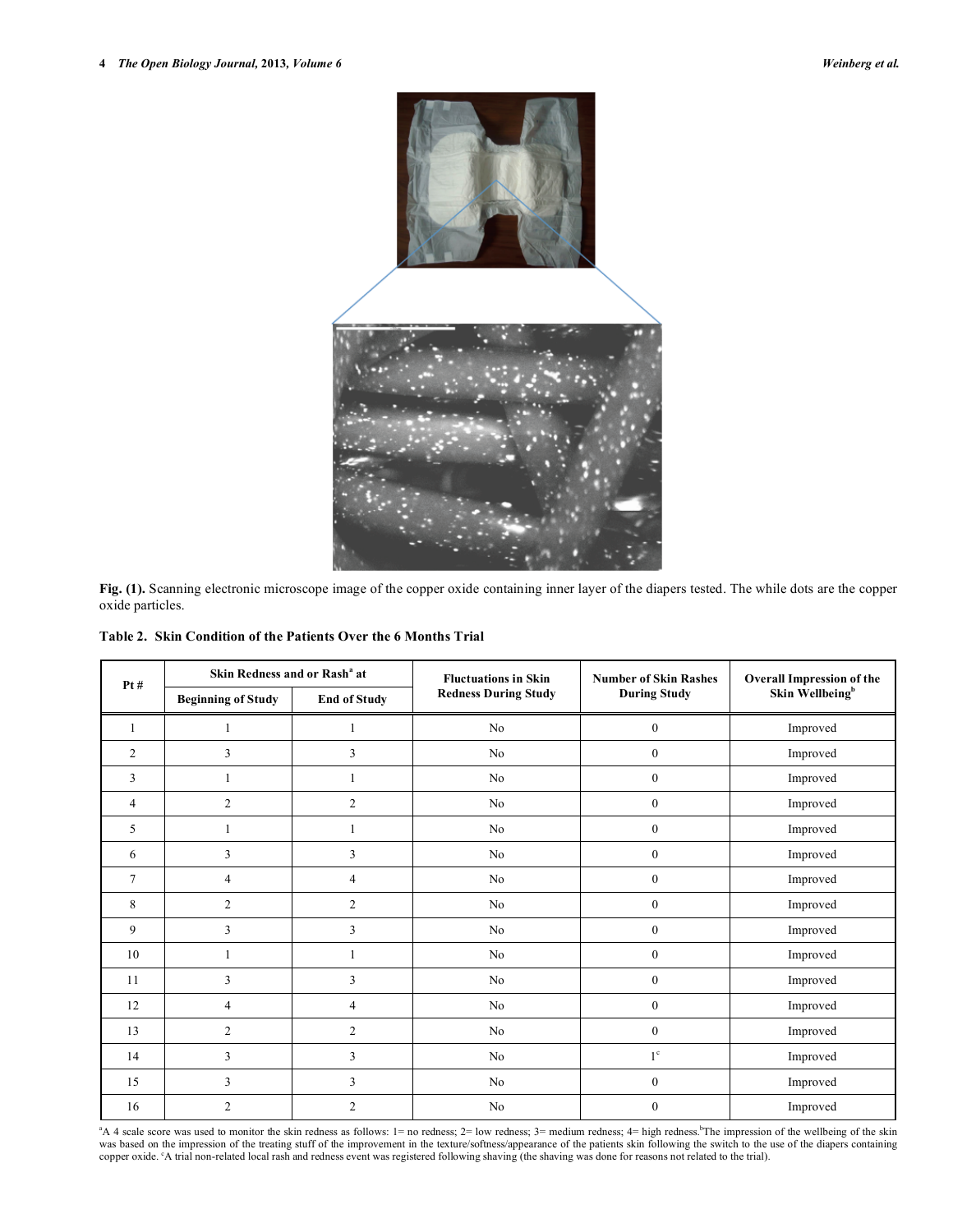| Pt<br><b>Number</b> | <b>Upper Respiratory</b><br><b>Infections</b> | <b>Lower Respiratory</b><br><b>Infections</b> | <b>Urinary Tract</b><br><b>Infections</b> | Skin<br><b>Infections</b> | Gastrointestinal<br><b>Infections</b> | Eye<br><b>Infections</b> | <b>Fever Events</b><br>( >38.5°C) |
|---------------------|-----------------------------------------------|-----------------------------------------------|-------------------------------------------|---------------------------|---------------------------------------|--------------------------|-----------------------------------|
| $\mathbf{1}$        | 1                                             | $\mathbf{0}$                                  | $\mathbf{0}$                              | $\overline{0}$            | $\boldsymbol{0}$                      | $\mathbf{0}$             | $\mathbf{0}$                      |
| $\overline{c}$      | $\mathbf{0}$                                  | $\mathbf{0}$                                  | $\mathbf{0}$                              | $\overline{0}$            | $\mathbf{0}$                          | $\mathbf{0}$             | $\mathbf{0}$                      |
| $\mathbf{3}$        | $\mathbf{0}$                                  | $\mathbf{0}$                                  | $\mathbf{0}$                              | $\overline{0}$            | $\mathbf{0}$                          | $\mathbf{0}$             | $\mathbf{0}$                      |
| $\overline{4}$      | $\mathbf{0}$                                  | $\mathbf{0}$                                  | $\mathbf{0}$                              | $\mathbf{0}$              | $\boldsymbol{0}$                      |                          | $\mathbf{0}$                      |
| 5                   | $\mathbf{0}$                                  | $\overline{2}$                                | $\overline{0}$                            | $\mathbf{0}$              | $\mathbf{0}$                          | $\mathbf{0}$             | $\mathbf{0}$                      |
| 6                   | $\mathbf{0}$                                  | $\mathbf{0}$                                  | $\mathbf{0}$                              | $\mathbf{0}$              | $\mathbf{0}$                          | $\mathbf{0}$             | $\mathbf{0}$                      |
| $\tau$              | $\mathbf{0}$                                  | $\mathbf{0}$                                  | $\overline{0}$                            | $\mathbf{0}$              | $\mathbf{0}$                          |                          | $\mathbf{0}$                      |
| 8                   | $\boldsymbol{0}$                              | $\mathbf{0}$                                  | $\mathbf{0}$                              | $\mathbf{0}$              | $\mathbf{0}$                          |                          | $\mathbf{0}$                      |
| 9                   | $\mathbf{0}$                                  | 1                                             | $\mathbf{0}$                              | $\mathbf{0}$              | $\mathbf{0}$                          | $\mathbf{0}$             | $\mathbf{0}$                      |
| 10                  | $\mathbf{0}$                                  | $\overline{0}$                                | $\mathbf{0}$                              | $\overline{c}$            | $\mathbf{0}$                          | $\boldsymbol{0}$         | $\mathbf{0}$                      |
| 11                  | $\mathbf{0}$                                  | $\overline{0}$                                | $\overline{0}$                            | $\mathbf{0}$              | $\mathbf{0}$                          | $\boldsymbol{0}$         | $\mathbf{0}$                      |
| 12                  | $\mathbf{0}$                                  | $\boldsymbol{0}$                              | $\overline{0}$                            | $\mathbf{0}$              | $\mathbf{0}$                          | $\boldsymbol{0}$         | $\mathbf{0}$                      |
| 13                  | $\boldsymbol{0}$                              | $\boldsymbol{0}$                              | $\mathbf{0}$                              | $\boldsymbol{0}$          | $\boldsymbol{0}$                      | $\boldsymbol{0}$         | $\boldsymbol{0}$                  |
| 14                  | $\mathbf{0}$                                  | $\mathbf{0}$                                  | 1                                         | $\overline{0}$            | $\boldsymbol{0}$                      | $\boldsymbol{0}$         | $\boldsymbol{0}$                  |
| 15                  | $\mathbf{0}$                                  | $\mathbf{0}$                                  | $\mathbf{0}$                              | $\overline{0}$            | $\mathbf{0}$                          | $\overline{0}$           | $\mathbf{0}$                      |
| 16                  | $\mathbf{0}$                                  | $\mathbf{0}$                                  | $\mathbf{0}$                              | $\boldsymbol{0}$          | $\boldsymbol{0}$                      | 1                        | $\boldsymbol{0}$                  |

|  | Table 3. Number of Concomitant Infectionand Fever Events that Occurred During the 6 Months Trial |  |  |  |  |
|--|--------------------------------------------------------------------------------------------------|--|--|--|--|
|  |                                                                                                  |  |  |  |  |

(Table **3**) were not in the area of contact with the diaper. Four eye infections occurred. Overall the frequency of infections and type of infections that occurred are typical to the population studied and were very similar and even somewhat lower than those that occurred in these patients during the same period a year earlier. No statistical differences between both periods were found (data not shown).

In all patients, without exception, the skin in contact with the diaper looked healthier as earlier as one month of the test diapers usage. The skin continued to look healthy throughout the 6 month trial and several personnel mentioned that the skin seemed to look like "baby skin". Based on the experience of the hospital personnel, all 12 patients with VS responded positively to the diapers, i.e. they did not express any discomfort and did not have any skin irritation due to using the diapers. The 3 conscious patients verbally mentioned their satisfaction of the diapers. Obviously no feedback could be obtained from the patient in coma, as the patient was not responsive at all.

The improved skin appearance could not be explained by better absorbency of the test diapers, as both the test and the regularly used diapers have the same exact absorbency capacity (data not shown). The skin well-being effect of the diapers may be explained by the positive effect that copper has on the skin. Copper ions are liberated into the moisture found between the skin and the diapers. It has been shown that copper ions can be absorbed through skin [27, 28]. Once absorbed they induce fibroblast proliferation, and stabilization and stimulation of formation of extracellular matrix proteins, such as collagen, fibronectin and integrin

[29-32]. Collagen, a component of the extracellular matrix (ECM), provides together with other proteins (e.g. fibronectin) structure and strength to skin, whereas elastin provides firmness and resiliency/elasticity characteristics. Several proteins, such as lysyl oxidase, needed for efficient ECM protein cross-linking, including of collagen, elastin and fibronectin, require copper as a cofactor [33]. Human peptide Gly-(L-His)-(L-Lys) or GHK, when it interacts with copper ions, increases protein synthesis of collagen and elastin [34]. Copper is also required by the enzyme superoxide dismutase present in the skin, which is important in protection against free radicals [35]. Accordingly, double blind placebo controlled studies demonstrated improvement of the facial skin condition when in contact with pillowcases containing copper oxide particles [21, 22].

No new sores occurred in all 15 patients without sores at the commencement of the Trial, and the size of the pressure sore in the sacrum in one patient (60 years female suffering from VS, multiple sclerosis and in need of mechanical ventilation) diminished from 7.2  $\text{cm}^3$  to 1.75  $\text{cm}^3$  within 2 months, i.e. by  $\sim$ 75% during the first 2 months of the trial and then stayed the same. Thus, not only the diaper did not interfere with the wound healing process, but it may have even helped this process, based on our previous observations of enhanced wound healing by copper oxide containing wound dressings [18, 20, 36].

The use of copper in medical devices is considered safe, as demonstrated by the wide and prolonged use of copper intrauterine devices and dental amalgams [15, 37]. Biocidal textiles may be important in the reduction of nosocomial infections [16, 26, 38, 39]. It is important to make sure that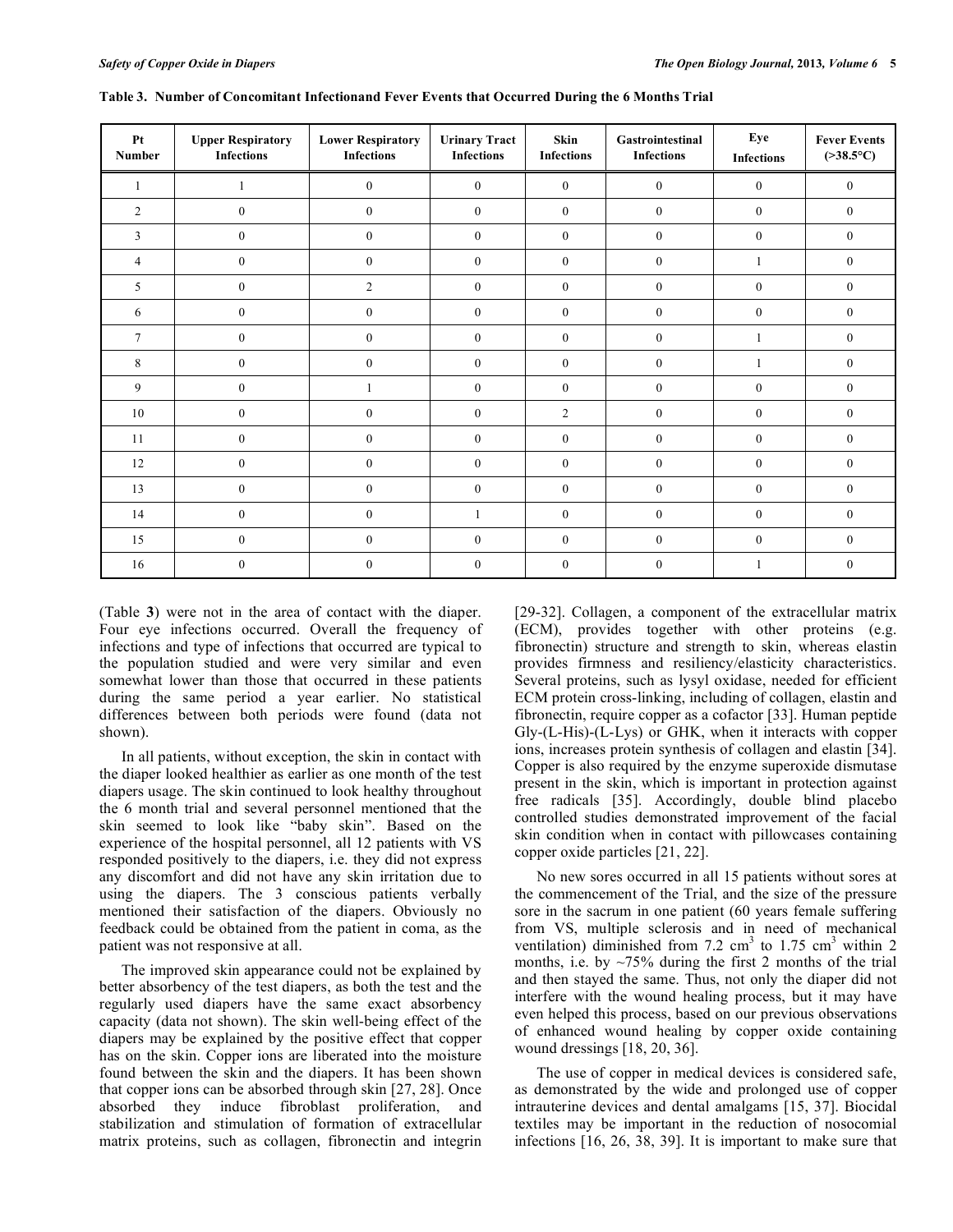these textiles are extremely safe for use in medical facilities and in elderly homes. While the high safety of biocidal textile products containing copper oxide has been demonstrated in healthy individuals and in patients in an acute care general ward [5, 23], it was important to examine their safety with weak and difficult to treat patients and following continuous exposure of the patients, including the patients' openings to the copper oxide containing products. Indeed, the special importance of this study is that a) the test patients were all very weak, immune-compromised individuals, with many chronic life threatening diseases and conditions (e.g. constantly intubated, etc.); and b) the urinary/sex and gastrointestinal patient openings were constantly exposed to the test diaper. Even under such relative extreme conditions, the lack of any adverse effects demonstrates the high safety not only of diapers containing copper oxide, but in general of textile containing copper oxide in a hospital environment. This study allows for larger trials to be conducted including in a long-term care facility, in order to test the safety and efficacy of using textiles containing copper oxide in the fight against nosocomial infections.

# **CONFLICT OF INTEREST**

GB is the Chief Medical Scientist of Cupron, the company that developed the technology of incorporating copper into textile products. All other authors have no conflicts of interests.

### **ACKNOWLEDGEMENT**

Declared none.

### **REFERENCES**

- [1] Dollwet HHA, Sorenson JRJ. Historic uses of copper compounds in medicine. Trace Elem Med 2001; 2: 80-7.
- [2] Borkow G, Gabbay J. Copper as a biocidal tool. Curr Med Chem 2005; 12: 2163-75.
- [3] Borkow G, Gabbay J. An ancient remedy returning to fight microbial, fungal and viral infections. Curr Chem Biol 2009; 3: 272-8.
- [4] Borkow G, Gabbay J. Putting copper into action: copperimpregnated products with potent biocidal activities. FASEB J 2004; 18: 1728-30.
- [5] Gabbay J, Mishal J, Magen E, *et al*. Copper oxide impregnated textiles with potent biocidal activities. J Ind Text 2006; 35: 323-35.
- [6] Borkow G, Lara HH, Covington CY, *et al.* Deactivation of human immunodeficiency virus type 1 in medium by copper oxidecontaining filters. Antimicrob Agents Chemother 2008; 52: 518-25.
- [7] Chen YS, Lin YE, Liu YC, *et al.* Efficacy of point-of-entry copper- -silver ionisation system in eradicating Legionella pneumophila in a tropical tertiary care hospital: implications for hospitals contaminated with Legionella in both hot and cold water. J Hosp Infect 2008; 68: 152-8.
- [8] Stout JE, Yu VL. Experiences of the first 16 hospitals using copper-silver ionization for Legionella control: implications for the evaluation of other disinfection modalities. Infect Control Hosp Epidemiol 2003; 24: 563-8.
- [9] Huang HI, Shih HY, Lee CM, *et al*. *In vitro* efficacy of copper and silver ions in eradicating Pseudomonas aeruginosa, *Stenotrophomonas maltophilia* and *Acinetobacter baumannii*: implications for on-site disinfection for hospital infection control. Water Res 2008; 42: 73-80.
- [10] Mahler DB. The high-copper dental amalgam alloys. J Dent Res 1997; 76: 537-41.
- [11] Faundez G, Troncoso M, Navarrete P, *et al*. Antimicrobial activity of copper surfaces against suspensions of Salmonella enterica and Campylobacter jejuni. BMC Microbiol 2004; 4: 19-25.
- [12] Noyce JO, Michels H, Keevil CW. Use of copper cast alloys to control Escherichia coli O157 cross-contamination during food processing. Appl Environ Microbiol 2006; 72: 4239-44.
- [13] Wilks SA, Michels HT, Keevil CW. Survival of Listeria monocytogenes Scott A on metal surfaces: implications for crosscontamination. Int J Food Microbiol 2006; 111: 93-8.
- [14] O'Brien PA, Kulier R, Helmerhorst FM, *et al.* Copper-containing, framed intrauterine devices for contraception: a systematic review of randomized controlled trials. Contraception 2008; 77: 318-27.
- [15] Hubacher D, Lara-Ricalde R, Taylor DJ, *et al*. Use of copper intrauterine devices and the risk of tubal infertility among nulligravid women. N Engl J Med 2001; 345: 561-7.
- [16] Borkow G, Monk AB. Fighting nosocomial infections with biocidal non-intrusive hard and soft surfaces . World J Clin Infect Dis 2012; 12: 77-90.
- [17] Mumcuoglu KY, Gabbay J, Borkow G. Copper oxide impregnated fabrics for the control of house dust mites. Int J Pest Manag 2008; 54: 235-40.
- [18] Borkow G, Gabbay J, Dardik R, *et al*. Molecular mechanisms of enhanced wound healing by copper oxide-impregnated dressings. Wound Repair Regen 2010; 18: 266-75.
- [19] Borkow G, Zhou SS, Page T, *et al*. A novel anti-influenza copper oxide containing respiratory face mask. PLoS ONE 2010; 5: e11295.
- [20] Borkow G, Okon-Levy N, Gabbay J. Copper oxide impregnated wound dressings: biocidal and safety studies. Wounds 2010; 22: 310-6.
- [21] Baek JH, Yoo MA, Koh JS, *et al*. Reduction of facial wrinkles depth by sleeping on copper oxide-containing pillowcases: a double blind, placebo controlled, parallel, randomized clinical study. J Cosmet Dermatol 2012; 11: 193-200.
- [22] Borkow G, Gabbay J, Lyakhovitsky A, *et al*. Improvement of facial skin characteristics using copper oxide containing pillowcases: a double-blind, placebo-controlled, parallel, randomized study. Int J Cosmet Sci 2009; 31: 437-43.
- [23] Borkow G. Safety of using copper oxide in medical devices and consumer products. Curr Chem Biol 2012; 6: 86-92.
- [24] Borkow G, Mellibovsky JC. Resolution of skin maladies of the trapped Chilean miners: the unplanned underground copperimpregnated antifungal socks "trial". Arch Dermatol 2012; 148: 134-6.
- [25] Zatcoff RC, Smith MS, Borkow G. Treatment of tinea pedis with socks containing copper-oxide impregnated fibers. Foot (Edinb) 2008; 18: 136-41.
- [26] Borkow G, Gabbay J. Biocidal textiles can help fight nosocomial infections. Med Hypotheses 2008; 70: 990-4.
- [27] Gorter RW, Butorac M, Cobian EP. Examination of the cutaneous absorption of copper after the use of copper-containing ointments. Am J Ther 2004; 11: 453-8.
- [28] Hostynek JJ, Dreher F, Maibach HI. Human stratum corneum penetration by copper: in vivo study after occlusive and semiocclusive application of the metal as powder. Food Chem Toxicol 2006; 44: 1539-43.
- [29] Philips N, Hwang H, Chauhan S, *et al*. Stimulation of cell proliferation and expression of matrixmetalloproteinase-1 and interluekin-8 genes in dermal fibroblasts by copper. Connect Tissue Res 2010; 51: 224-9.
- [30] Philips N, Samuel P, Parakandi H, *et al*. Beneficial regulation of fibrillar collagens, heat shock protein-47, elastin fiber components, transforming growth factor-beta1, vascular endothelial growth factor and oxidative stress effects by copper in dermal fibroblasts. Connect Tissue Res 2012; 53(5): 373-8.
- [31] Ahmed Z, Briden A, Hall S, *et al*. Stabilisation of cables of fibronectin with micromolar concentrations of copper: *in vitro* cell substrate properties. Biomaterials 2004; 25: 803-12.
- [32] Sajithlal GB, Chithra P, Chandrakasan G. An *in vitro* study on the role of metal catalyzed oxidation in glycation and crosslinking of collagen. Mol Cell Biochem 1999; 194: 257-63.
- [33] Rucker RB, Kosonen T, Clegg MS, *et al.* Copper, lysyl oxidase, and extracellular matrix protein cross-linking. Am J Clin Nutr 1998; 67: 996S-1002S.
- [34] Pickart L. The human tri-peptide GHK and tissue remodeling. J Biomater Sci Polym Ed 2008; 19: 969-88.
- [35] Kobayashi T, Saito N, Takemori N, *et al*. Ultrastructural localization of superoxide dismutase in human skin. Acta Derm Venereol 1993; 73: 41-5.